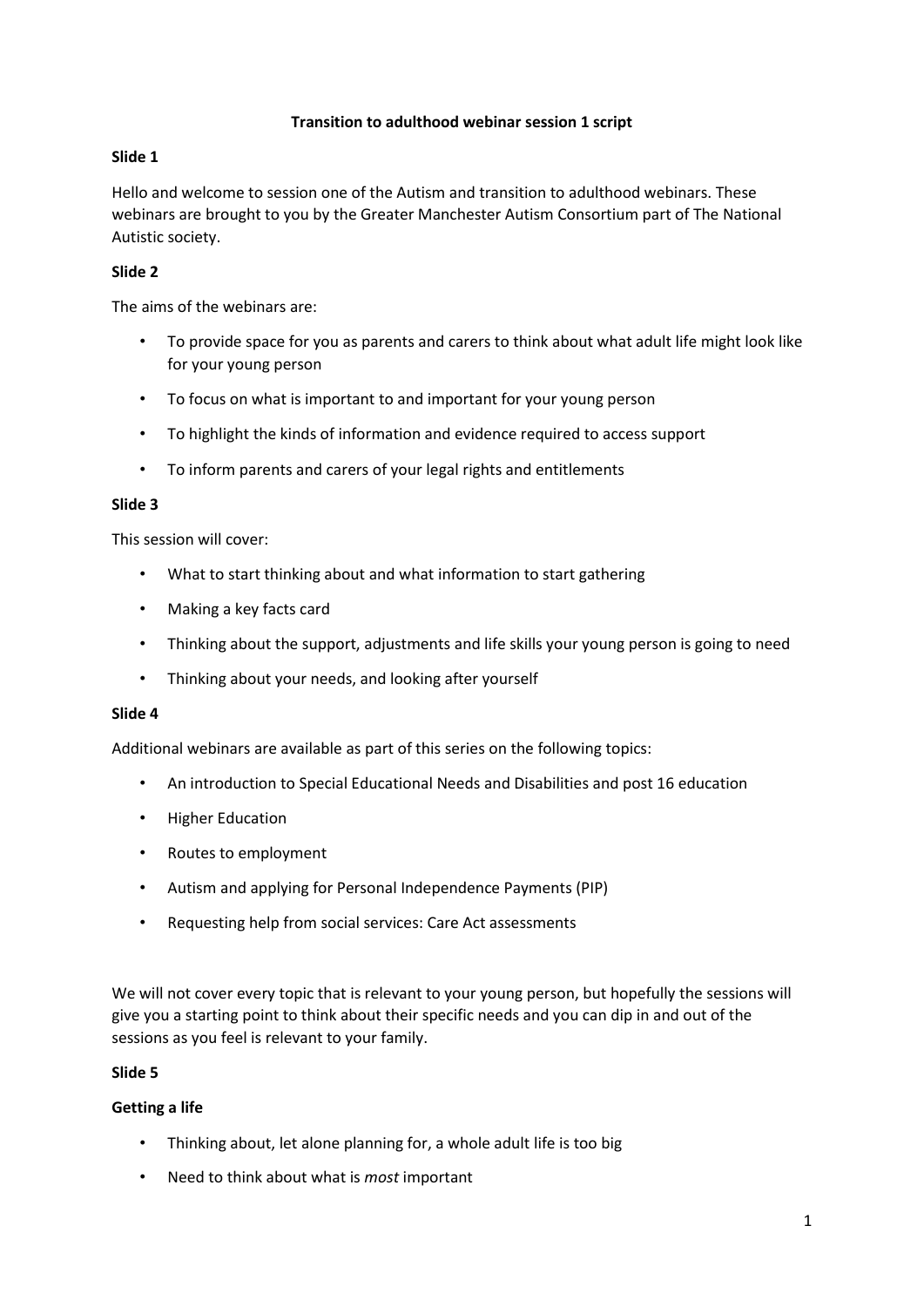• Breaking our perspective down to one day can highlight some of the essential points our young people will need in their life as adults

It is easy and tempting to avoid the whole subject of our children growing up and living an adult life. It just seems too big, complicated and overwhelming.

Realistically though, none of us had our adult life all mapped out by our 16<sup>th</sup> birthday!

Hopefully in adolescence we start to think about the things we enjoy, value and are good at, and we try to make choices that will take us toward those experiences and away from those we don't enjoy, don't feel good at, and don't see as hugely important.

This can be a real culture shift after focussing on a special educational needs model that is often targeted on weaknesses or deficits.

### **Slide 6**

…So let's just zoom in on one day in the life of our young person. Let's think about one day that would be close to the best day ever, and one that would be the worst day ever! It is OK to be a bit humourous here – by exaggerating we can get to the essentials of what life needs to contain and avoid.

- Imagine what the best day ever would look like for your young person. Write down 3 things the best day ever would be sure to include *(you can think about people, places, activities or items)*
- Now imagine a really bad day… What 3 things would be present or happening on this awful day? *(think again about people, places, activities or items)*

There is a template of the good day/bad day to download from the webpage for this session or you can just make you own notes.

If you like you could talk through your ideas with your young person, with other family members who know them well or perhaps with a friend or professional you trust.

### **Slide 7**

Next let's look at what is important to and for your young person and what is the difference between these things.

Important to

What a person likes

Who they like to be with

What they are good at

What their values are

What kind of places or situations they like to be in

Important for

What a person needs to be content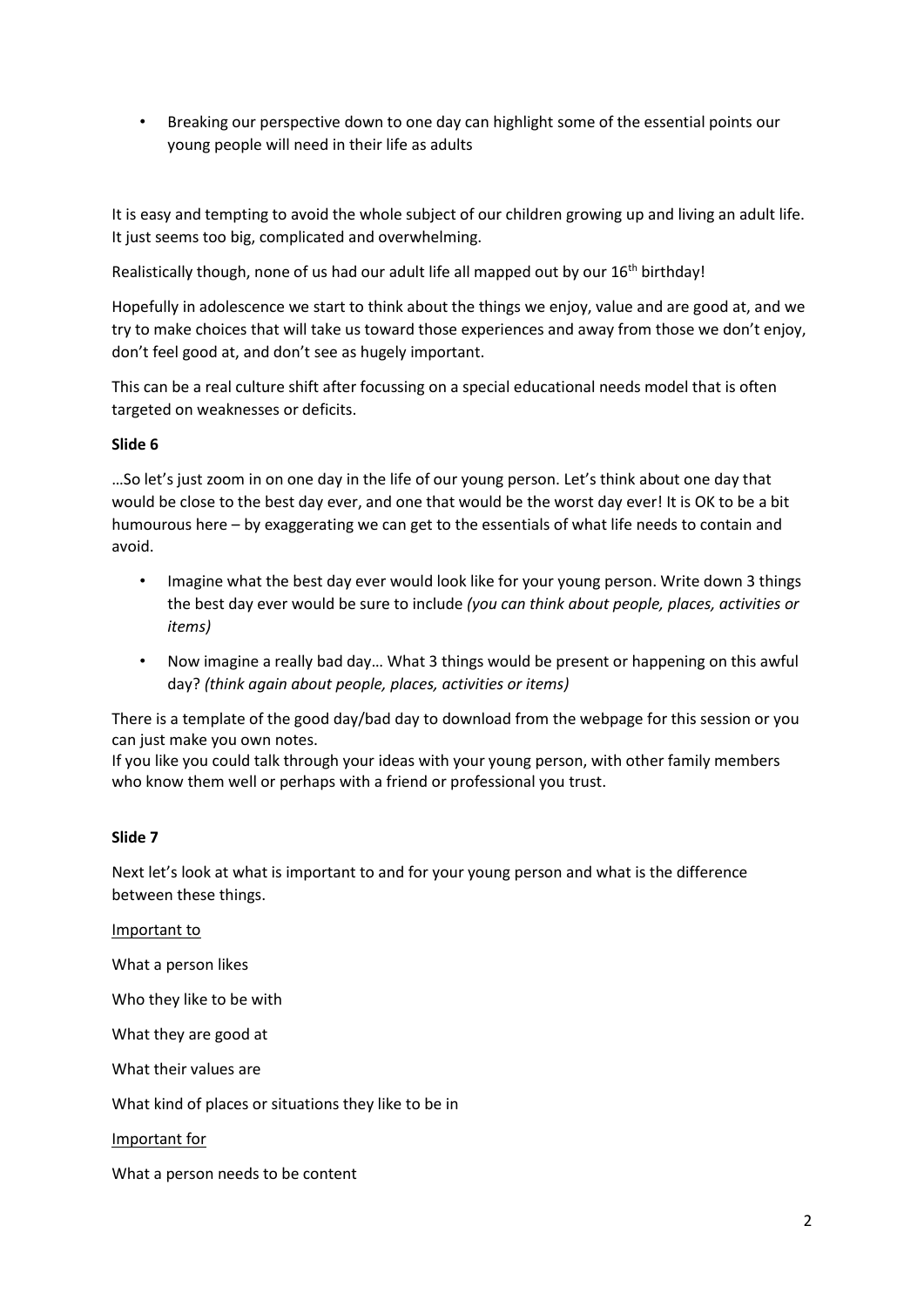What they need to be safe

What they need to be physically and mentally well

The kind of support they need to achieve the above (well-being)

There can sometimes be a tension between the things that important to and important for a person – i.e. the things they want and the things they need/ the things they enjoy and the things that are good for them/ what they want and the impact that can have on others…

Can be helpful to look back at our good day bad day lists and pick out what is important to, and what is important for. It's also important that we don't let ourselves or services overly focus on the important for as after all that's not how any of the rest of us run our lives!

### **Slide 8**

The next slides are about making a key facts card or what is sometimes referred to as a passport for your young person. You may have heard of these before, or perhaps you haven't, either way you many think, why would one of these be useful?

• Many services change or end from 16 onwards

In childhood we can become fixated on 'provisions'. Where our child goes to school and what support and services they get there. In adult services it is less about 'where someone will go' and more about piecing together a life with maximum, safe independence that works for the young person. This is a very different way of thinking that takes some getting used to!

• It is likely that your young person will be accessing more community based activities and these may not have autism expertise

Wherever possible, this is a time to increase community presence and awareness as being unable to tolerate e.g. public transport or leisure spaces is going to limit life choices in adulthood. A passport of key info can make this less daunting and run smoother. Can think of it as a 'quick start guide'

- A key facts card can help people become knowledgeable about your young person, and it's a way to highlight and request support or 'reasonable adjustments'
- What this contains will vary from person to person and may need tweaking in some situations

Some young people won't go for this idea and it's best not to push it in this instance. However, you can still have an A4 guide to send to e.g prospective colleges or the GP. Sometimes a one off experience e.g. a hospital stay will require a more tailored guide.

# **Slide 9**

..You might have had, or heard of, one page profiles. This is basically the same idea. Here is the OPP of an autistic young lady with learning disabilty who is supported to live in her own flat.

### \*see example one page profiles at end of the script

### **Slide 10**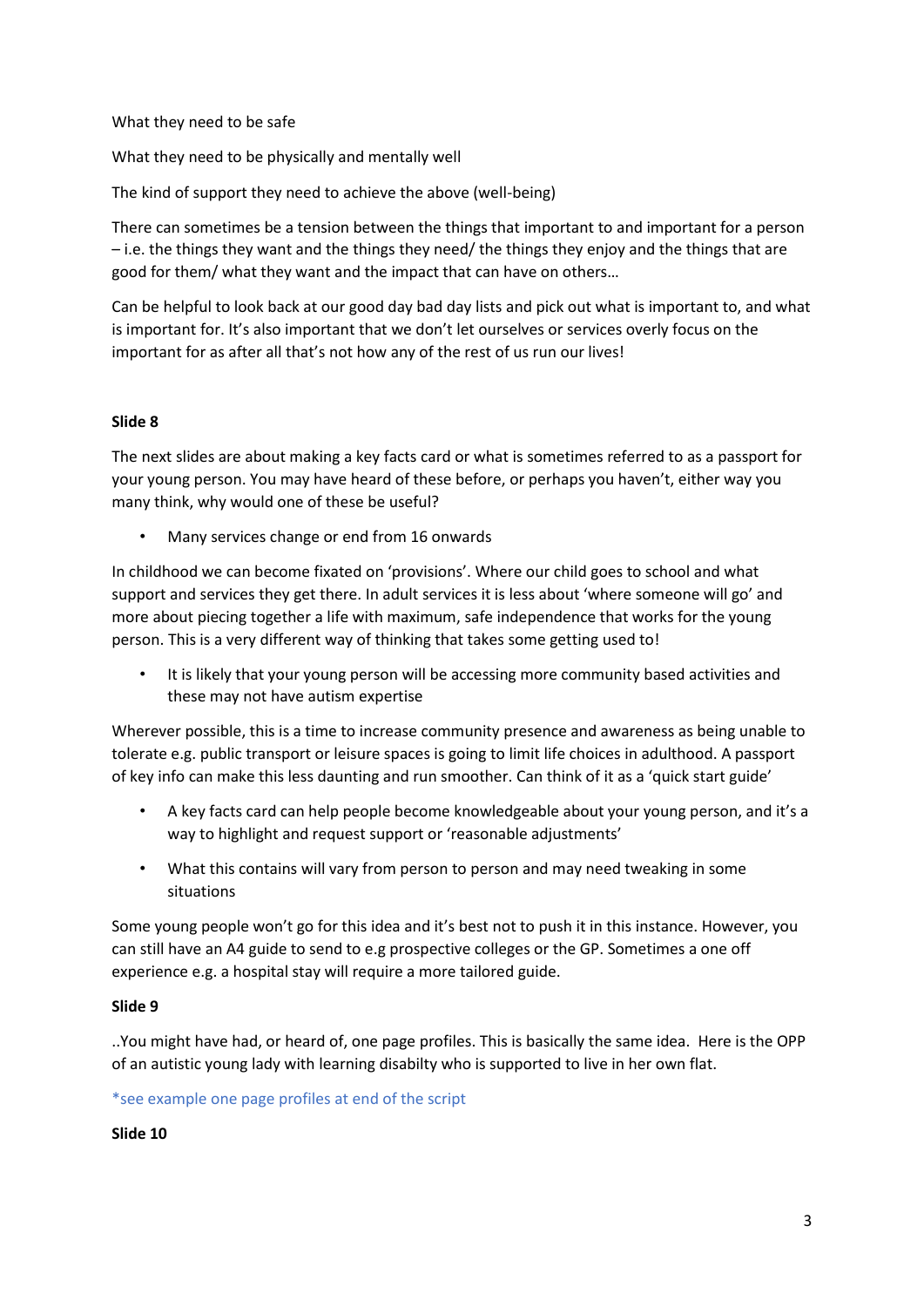…this is the OPP of a young man at University. He would have a different and education focused version for teachers etc. but this version aims to be more multi purpose.

# **Slide 11**

This example is for an adult living pretty much independently in the community. It is basically a request for people and community services to make reasonable adjustments. It is a legal requirement for all public services to make RAs for people with disabilities, including autism. (Equality Act 2010)

# **Slide 12**

Here is a template for creating your own profile. It is best to keep it to one side of paper and around 200 words long is about right. Hopefully the examples will give you some ideas.

# **Slide 13**

Some commonly helpful communication tips to include:

- Slow it down a bit
- Say what you mean
- Use words I can understand
- Don't expect me to understand something unless you have clearly told me about it
- Check I understand before moving on to the next point
- Avoid confrontation
- Give me enough time to process what you are saying e.g. wait for 6 seconds before saying anything else
- If it is something you need me to remember write it down as well as telling me
- Show me instructions in writing or in pictures when possible

# **Slide 14**

We looked at how we could use the things that are important to and important for your young person as a way to focus on the elements that will be need to be present and absent in their adult lives. Another way to break this down is to look at the Keys to Citizenship. This model came from the drive towards person centred planning, particularly in relation to people with learning disabilities.

The keys to citizenship model includes:

- Friendships and relationships
- Getting around
- Money
- Home
- Hobbies, interests and social life
- Education and training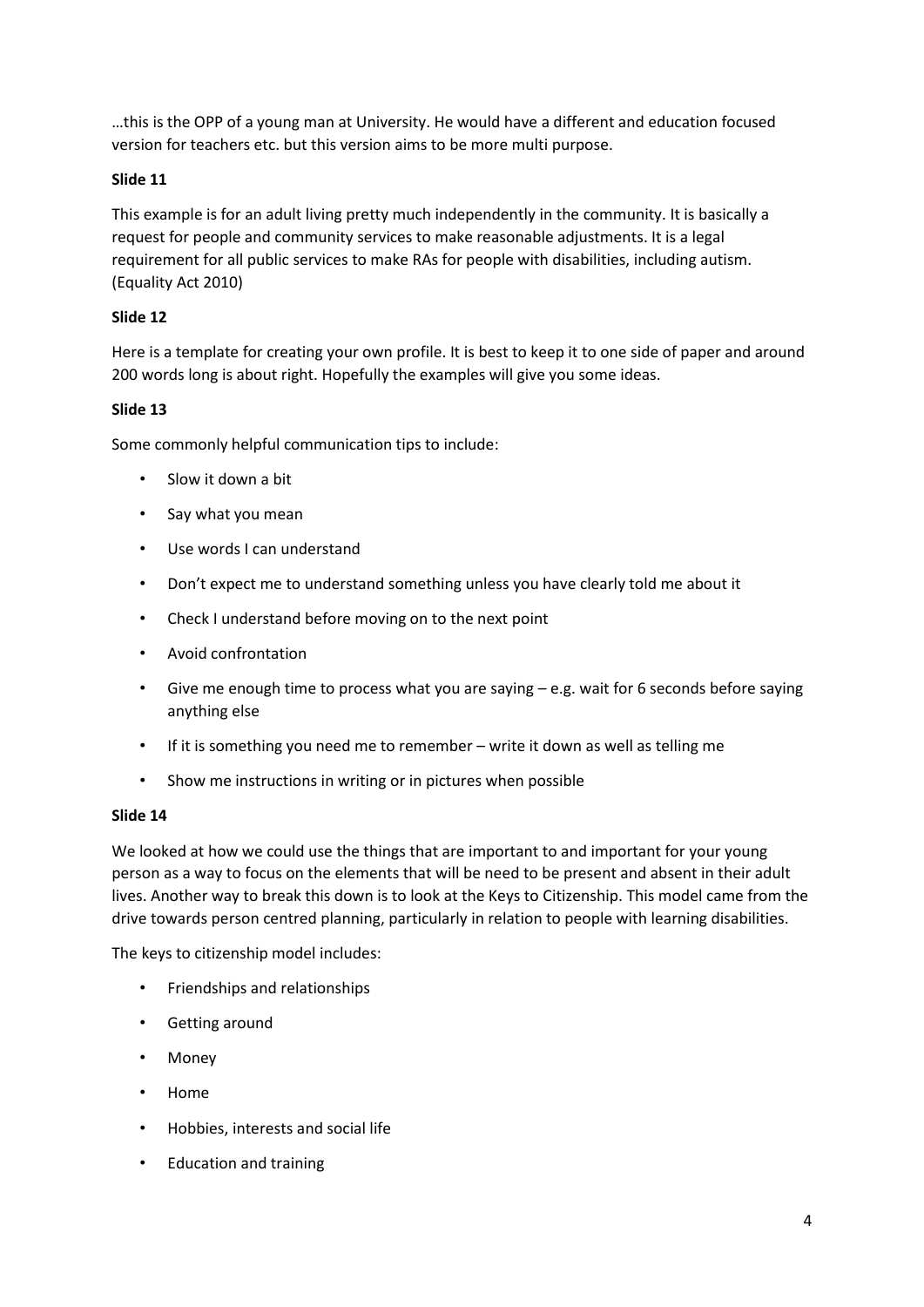• Staying healthy and being safe

Champions of person-centred planning began with the question, what is important to all of us? What are the things we all need to have a life/to be a full citizen? The diagram on this slide is what they came up with. A few years ago, the GMAC transitions group looked at what the keys to citizenship might look like for autistic people. On the next slides we will discuss the resources they created and how you can use them.

# **Slide 15**

The GMAC transition group put together a resource called Growing up in greater Manchester – A guide for young people and their supporters. This guide aims to think about each of the areas listed on the previous slide, but with a particular focus on those tasks or skills that autistic people may find particularly hard, or need explicit teaching rather than picking up in a more natural way.

The group were focussing on young people in mainstream settings, so depending on your young persons needs you may find the levels aren't appropriate for them. In special schools however, there is likely to be more focus on life skills teaching at this age – just make sure the targets will be transferrable to their real-life domestic settings and aren't all school related. In looking at each skills area you need to think, 'where is my young person at now?' 'What would be a realistic and helpful target to have in this area?', 'what is the smallest and most achievable step we can take towards it now?'

Young people with Education Health Care Plans should have transition reviews from year 9 at their annual review meetings, and these should follow the themes in these resources, so you can use them as a tool for these reviews.

You can download the Growing up in Greater Manchester resource free from the webpage for this webinar.

# **Slide 16**

The Growing up in Greater Manchester resource covers 6 areas which mirror the Keys to Citizenship; Getting around, money, home, hobbies, interests and social life and education and training. For each area there is information on:

- Main things to think about
- Top tips
- Skills checklists, these are broken gown into 3 levels bronze, sliver and gold. The terms 'bronze, silver and gold' are simply a guide and you can use whatever wording works best for you if this isn't appropriate for your young person. You may change them to level 1,2 and 3 for example, or not label them at all if the young person would feel self-conscious about that. It is a flexible tool that can be adapted to your young persons needs.
- Resources and useful links

# **Slide 17**

Here is an example taken from the Growing up in Greater Manchester guide. This example is from the home skills section: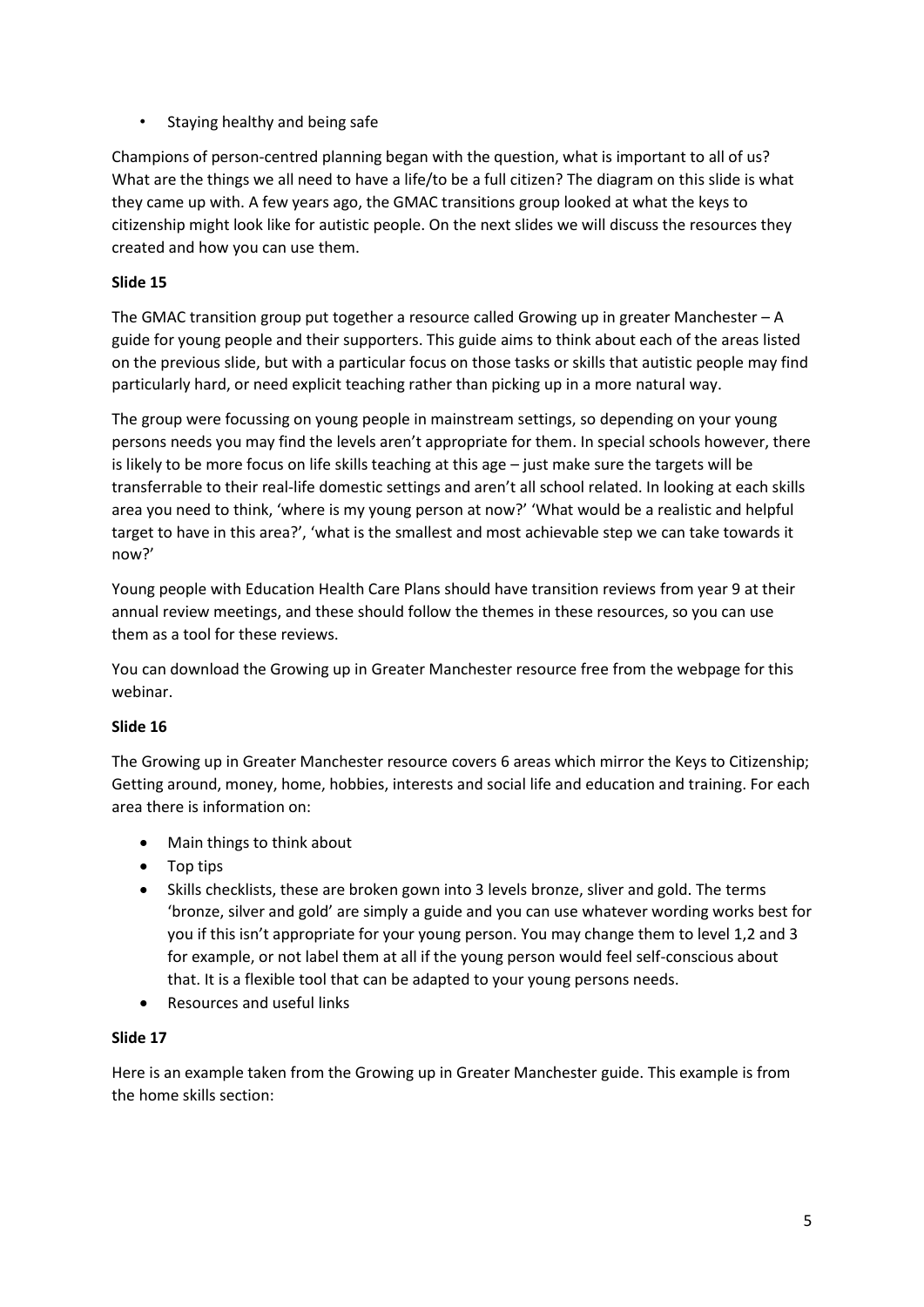| <b>Bronze</b>                                                                  | <b>Sliver</b>                                                                                        | Gold                                                       |
|--------------------------------------------------------------------------------|------------------------------------------------------------------------------------------------------|------------------------------------------------------------|
| Being as independent as possible at<br>home, with full time support            | Using current support to increase<br>independence                                                    | Able to live independently and ask for<br>help when needed |
| I can put my clothes in the washing<br>basket<br>I can get myself a cold drink | I can stay at home on my own for an<br>hour or two if I have a mobile with me<br>and someone to call | I know who to call when things break or<br>go wrong        |

# **Slide 18**

Another resource you may find useful is the Preparing autistic young people for adulthood in Greater Manchester checklist. This resource was also developed by the Greater Manchester autism Consortium's transition group and is a checklist tool. It can be used by:

- Autistic children and young people aged 12-25 and their parents/carers
- Primarily for children and young people who have a diagnosis of autism, but do not have an EHC plan
- An additional tool for autistic children and young people who have an Education Health Care Plan (EHC)
- Professionals supporting autistic children and young people through periods of transition

The checklist includes sections on the following:

- The views of the young person
- A checklist for staff autism training
- Independent living
- Friends, relationships and community
- Good health
- Useful links and resources

You will find a link to download this free resource on the webpage for this webinar

# **Slide 19**

You may have been used to target setting with your young person in a very school focused way until now – e.g. around handwriting or classroom behaviour or hanging their PE kit on the right peg! Unfortunately, a lot of this won't apply when it comes to having a life in the real, grown up world. We will take a closer look at post 16 education in another webinar, so for now we'll look at the other life headings.

Take your time over this. Maybe focusing on one skill area and seeing how the process goes.

- Friendships and relationships
- Getting around
- Money
- Home
- Hobbies, interests and social life
- Staying happy, healthy and being safe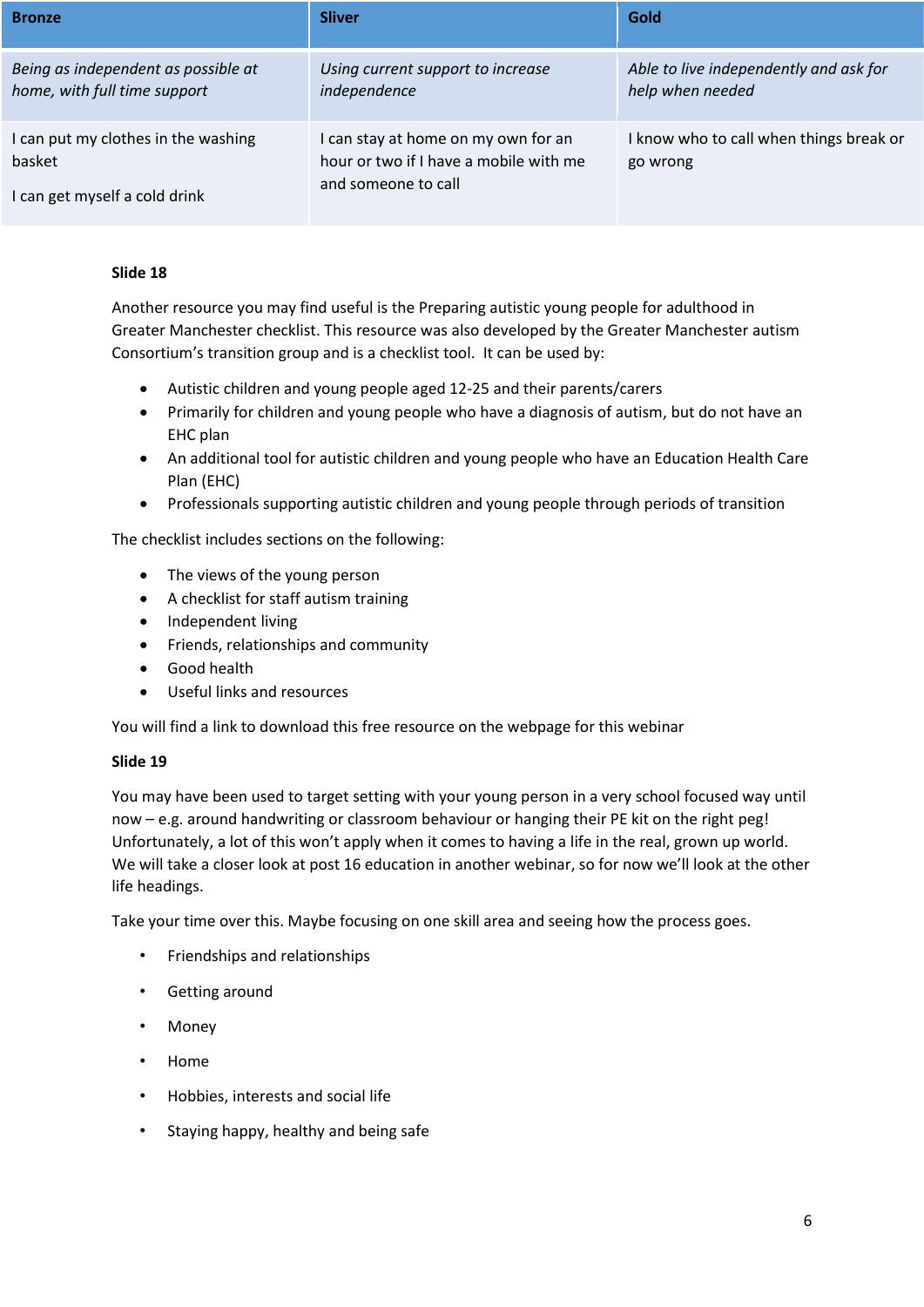Have a think about where your young person is up to with their life skills in these areas. For some young people we will be looking at how to progress their independence in each area, in others it might be looking at what kind of support they will need in each area and who could/should provide that.

Whether you use the Growing up in Greater Manchester tool of the Transition Checklist you can use the following prompt questions to help you think about where your young person is now and what small steps could they make with support to develop their skills. As we saw in the home skills example of the previous slide.

- Where is the young person up to now? What can they do without support?
- What would be the next step in improving their independence in this area?
- What tiny step can we take towards this at home/as a family?
- What do we need to help us (equipment, tech prompts etc.)?
- When will we start?

Thinking about where our young person is in relation to these areas is also helpful in preparing for applying for PIP and/or a Care Act assessment which we will look at in the other webinars in this series.

# **Slide 20**

This session has focused on the needs of your young person but this is also time to think about you and your future. What is important to you and your family? What is sustainable?

- Allow yourself time off from dealing with the admin, planning etc.
- Consider support groups
- Find out what your local carers centre offers
- Request a carer's assessment for yourself (more information in the care act session)
- Make time to monitor, reflect on, and improve your own mental and physical well-being
- Seek help if and when need it

### **Slide 21**

International evidence shows that these 5 factors support people to achieve and improve well-being – regardless of age, circumstances etc.

Do you have all of these in your life? Are you running low or missing out on one or more of them? What could your small, next step be?

You may want to contact local Carers centre, you can search for your local centre online as they may well offer some activities that tick the boxes.

You can also contact us here at The Greater Manchester Autism Consortium where we can share information on what support is available in your area.